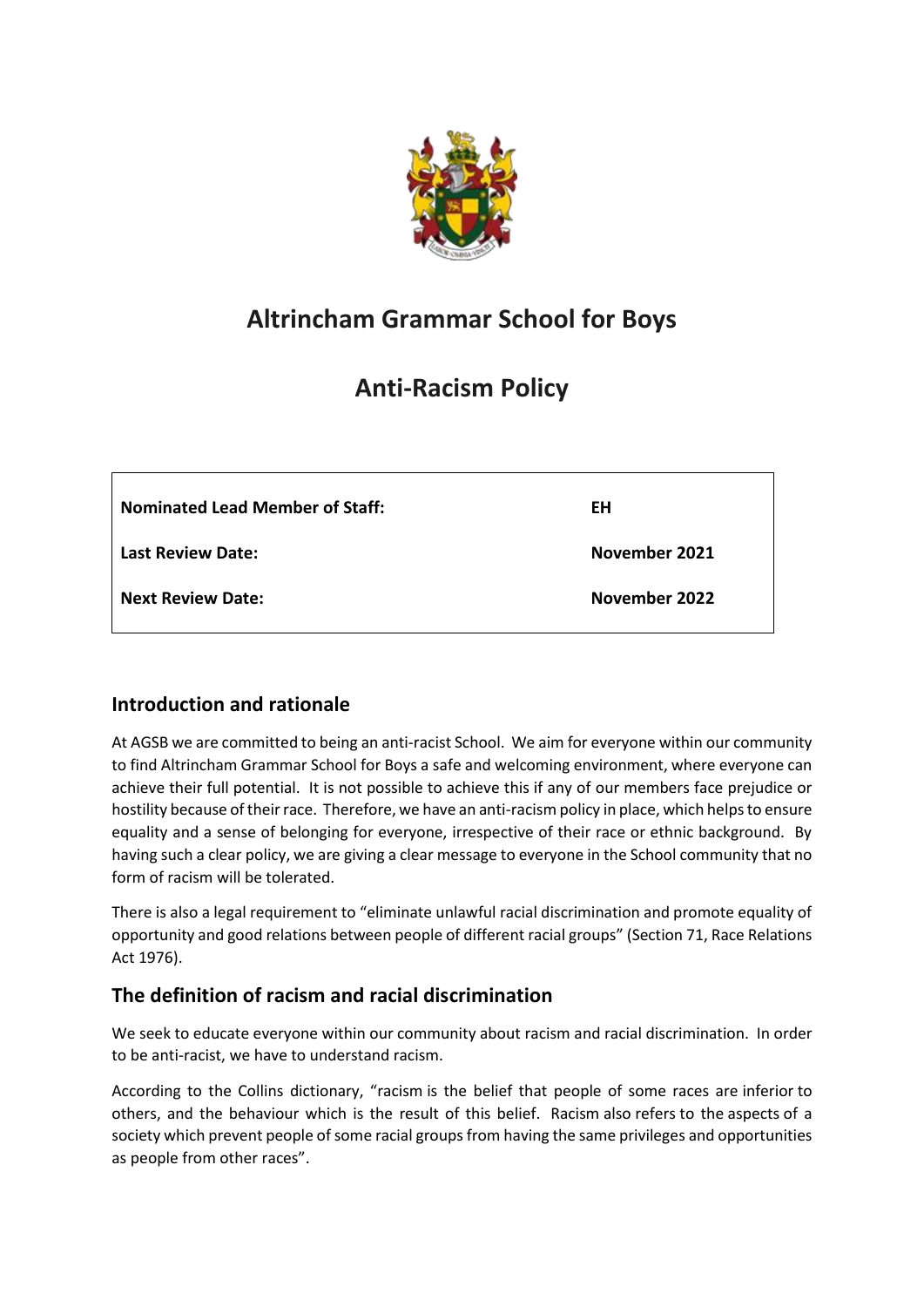"Racial discrimination is [discrimination,](https://www.collinsdictionary.com/dictionary/english/discrimination) [unfair](https://www.collinsdictionary.com/dictionary/english/unfair) treatment or [bias](https://www.collinsdictionary.com/dictionary/english/bias) against someone or a group of people on the [basis](https://www.collinsdictionary.com/dictionary/english/basis) of their race".

### **Principles**

Altrincham Grammar School for Boys is an anti-racist establishment and is committed to addressing racism, ensuring action to support victims of racist incidents, ensuring existing School policies address inappropriate behaviour around racism and other discriminatory practices and reporting and recording racist incidents.

We will abide by our pledge, which is based on the School's values. All members of the School community will:

- RESPECT others and celebrate differences;
- Take RESPONSIBILITY for their own actions and call out and report racist behaviour from others;
- LEARN about different cultures and how to be actively anti-racist;
- Be RESILIENT, proud and unwavering in my commitment to anti-racism, both within AGSB and beyond.

#### **Effective promotion of anti-racist practices**

We welcome the diversity of cultures, backgrounds, faiths and beliefs and celebrate the home languages, dialects and accents of all students, staff and others associated with Altrincham Grammar School for Boys. We will ensure that the School nurtures an ethos and environment where all are valued and where views are taken into consideration. This embraces a culture that enables all who teach and learn in the School to review their practices and behaviours, to have confidence to build on prior experiences and to make appropriate changes.

Everyone who is associated with the School should be committed to dealing with incidents involving racial discrimination (including prejudice and stereotyping), racial harassment, and racist name calling whenever they occur.

#### **Practice**

a) The role of staff in implementing this policy:

- The Deputy Head is the named person with responsibility for implementing, monitoring and evaluating this policy.
- Matters relating to anti-racism should appear on School agendas regularly during an academic year (at least once during a year)
- **New staff should be made aware of the School's commitment to anti-racism and undergo anti-racism training when they join through the Induction process.**
- **All staff should be encouraged to examine the cultural assumptions, privileges and biases contained in their own attitudes. They should be encouraged to reflect on and learn about their behaviours and be supported to change, grow and develop in their anti-racism. Time and support will be allocated to this.**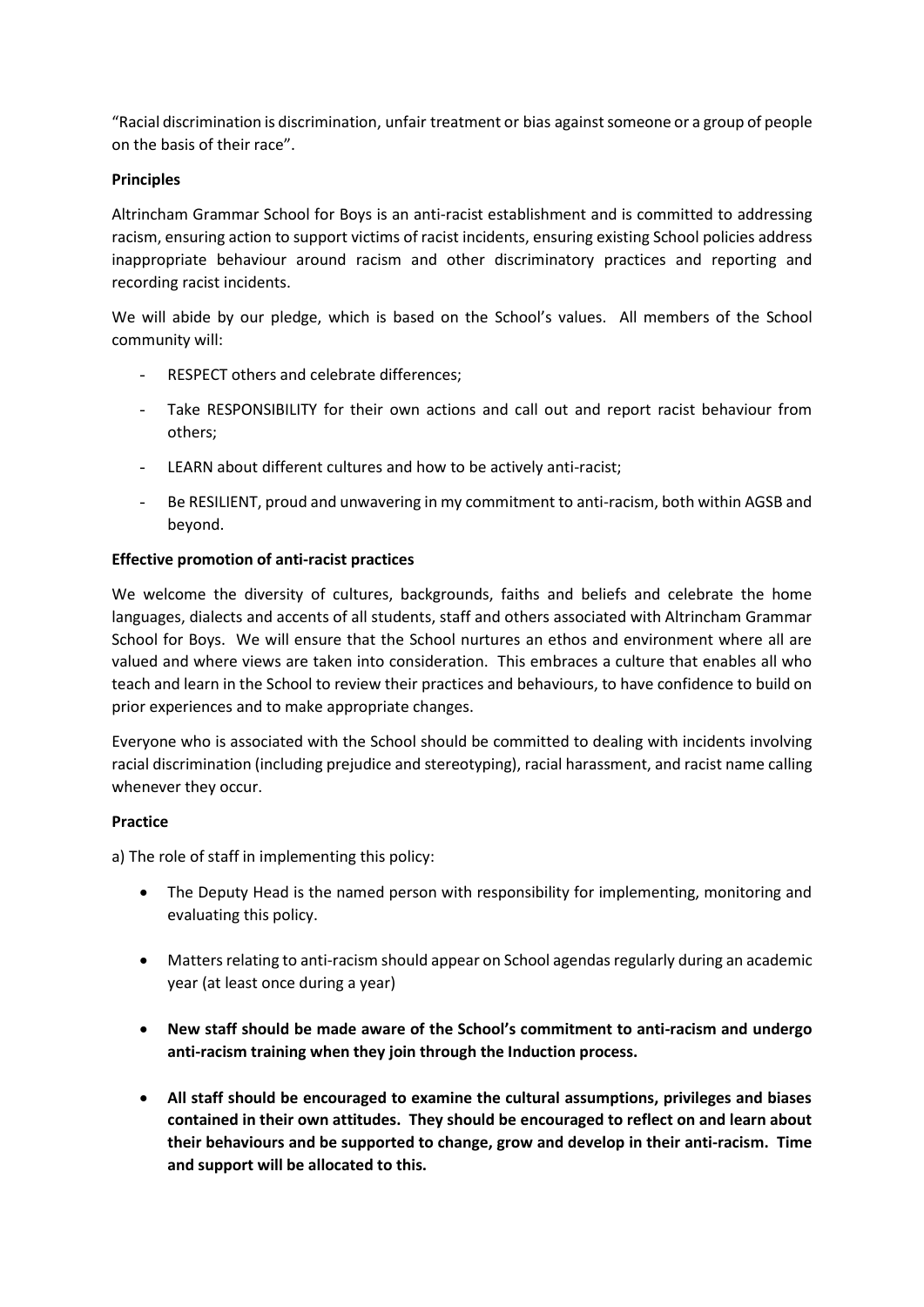- Teaching staff should be aware that the aspects of the curriculum may perpetuate stereotyped attitudes and should aim to tackle these.
- Teaching staff should be encouraged to examine the cultural assumptions, **privileges** and biases in the material content of specifications, schemes of work and resources. Where possible cultural assumptions and biasesshould be removed. Where impossible, these should be dealt with sensitively and tackled in the classroom.
- All Departments should audit their Schemes of Work on a regular basis (preferably in the Summer term), and the cultural assumptions should be part of the conversations between the HoD and SLT link during the course of the year.
- All staff are expected to respect the rights of others and to respect those with different beliefs.

## b) Curriculum

We will review, and amend where appropriate, the Curriculum within individual subjects to promote acceptance of others and provide opportunities to value cultural diversity and understanding. We will do this by embedding a diverse range of cultures and significant events and/or people into the Schemes of Work in a seamless way, while avoiding making race an "other" section of the curriculum.

The curriculum should be subjected to regular review in order to ensure it is fit for purpose it promotes cultural diversity and understanding and ensures all pupils feel safe, happy and able to learn in the classroom at all times.

## c) Racist incident reporting

All incidents that appear to be of a racist nature should be reported to the Deputy Head at the earliest opportunity. This is to ensure consistency in incident recording and consistency in the way in which racist incidents are dealt with. A written record will be kept and witnesses will be asked to make statements. All staff and students should feel safe and supported when reporting a racist incident. The Deputy Head will deal with the incident according to the appropriate sanctions available.

The Head will update Governors annually on racist incidents and how they are being dealt with, in order to allow Governors to understand student experience within the School.

#### d) Employer Responsibilities

The School has in place a number of personnel policies and procedures which meet our legal responsibilities and promote good practice in the area of equal opportunities, including:

- Recruitment and selection procedures;
- A Code of Conduct for staff;
- Induction arrangements for staff newly appointed to the School, including the Staff Handbook.